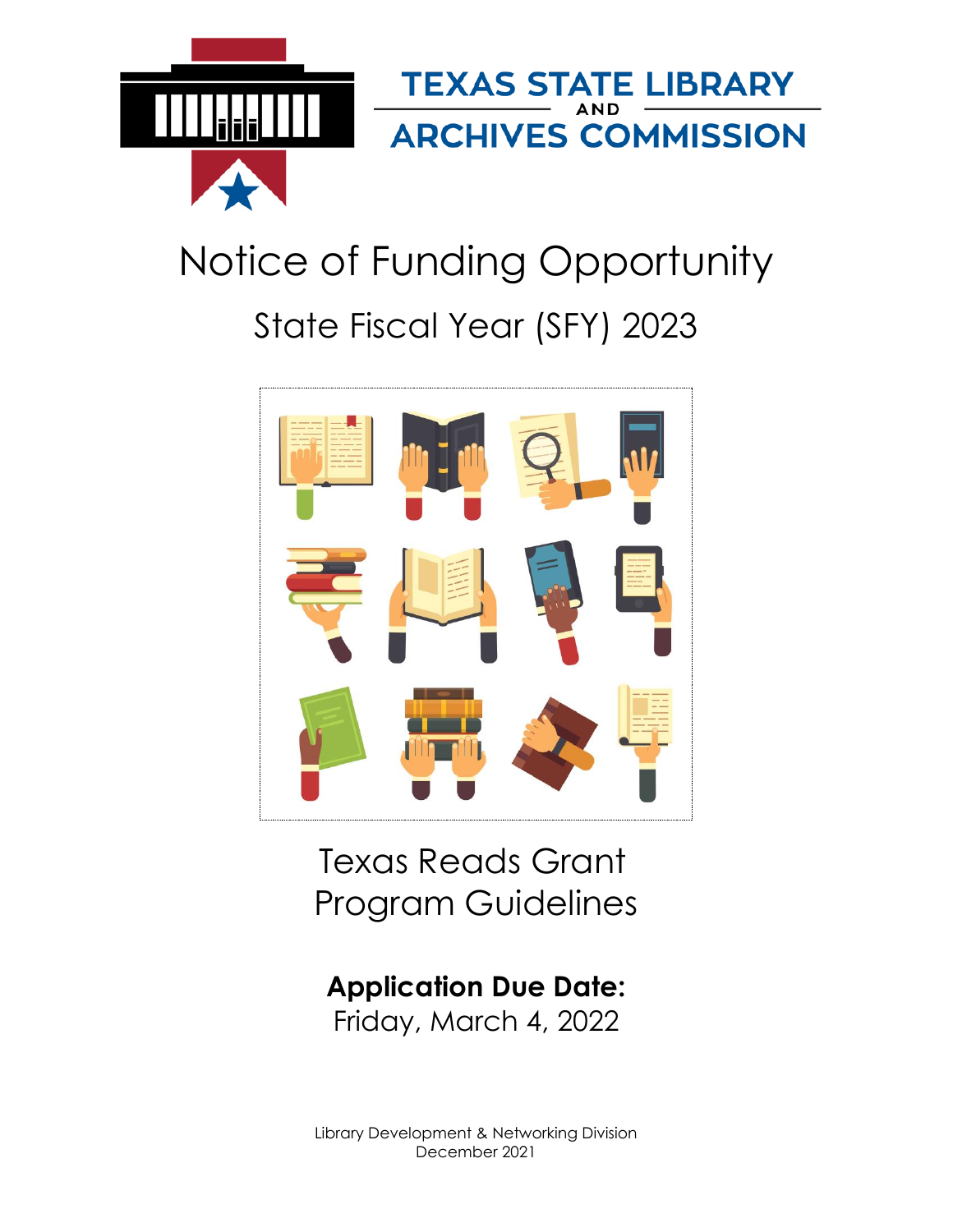# *Table of Contents*

**Comments regarding the programs and services of the Texas State Library and Archives Commission can be addressed to: Director and Librarian** P. O. Box 12927 Austin, Texas 78711-2927

512-463-5460 • 512-463-5436 fax

*Cover art: Courtesy of Bigstock Photo.*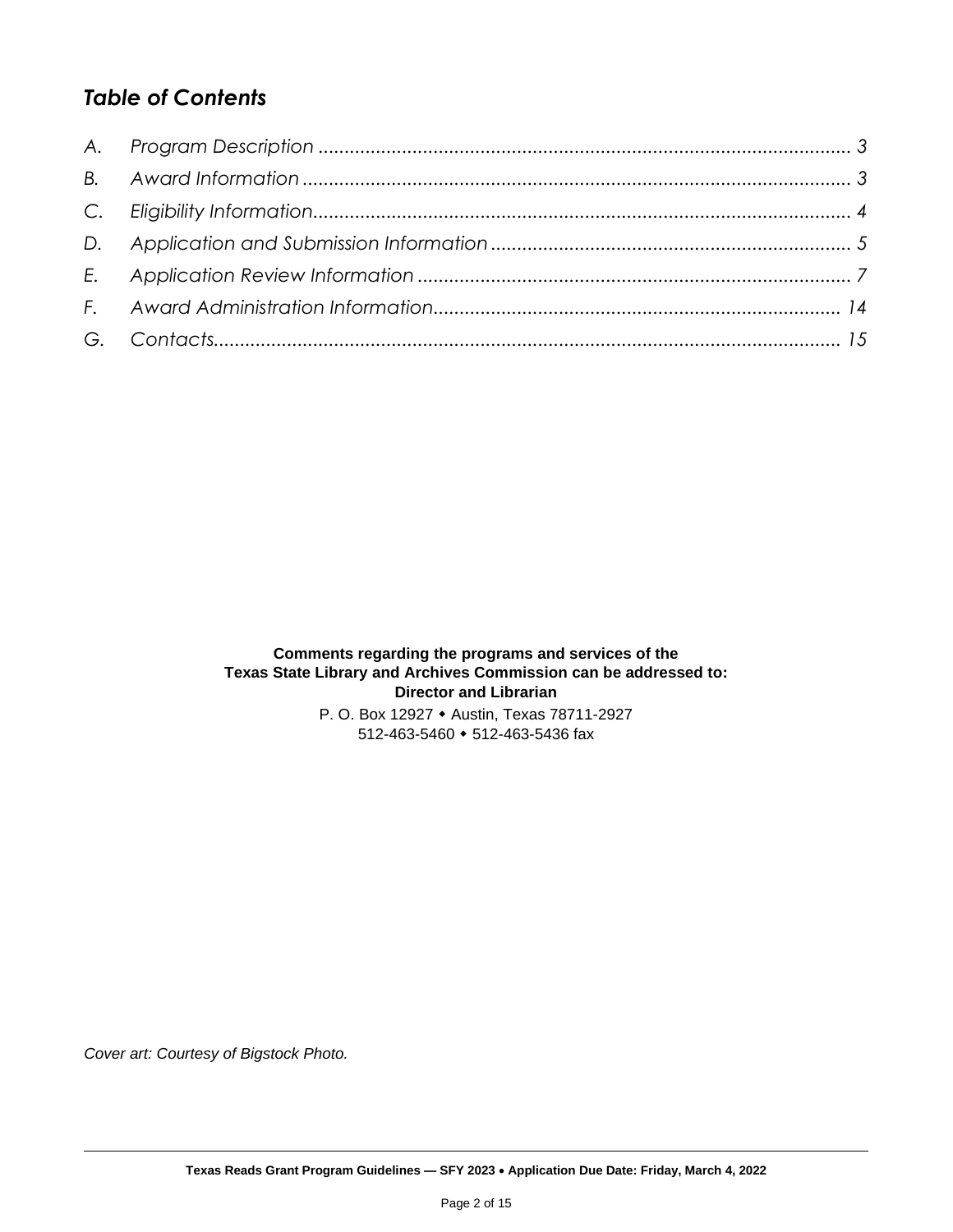# <span id="page-2-0"></span>**A. Program Description**

# **Goals and Purposes (13 TAC §2.710)**

This grant program funds public library programs to promote reading and literacy within local communities. Programs may be targeted to the entire community or to a segment of the community. Programs focusing on community engagement or involving collaboration with other community organizations are strongly encouraged. The agency may designate specific funding priorities for each grant cycle in response to identified needs. If this occurs, staff will provide details of funding priorities and scoring implications to applicants and to the peer review panel. These programs must meet the following LSTA goal as identified in the [2018-2022 LSTA 5-Year](https://www.tsl.texas.gov/sites/default/files/public/tslac/ld/pubs/lstaplan/LSTA%202018-2022-final%20plan%20FINAL.pdf) Plan

[\(https://www.tsl.texas.gov/sites/default/files/public/tslac/ld/pubs/lstaplan/LSTA%202018-2022](https://www.tsl.texas.gov/sites/default/files/public/tslac/ld/pubs/lstaplan/LSTA%202018-2022-final%20plan%20FINAL.pdf) [final%20plan%20FINAL.pdf\)](https://www.tsl.texas.gov/sites/default/files/public/tslac/ld/pubs/lstaplan/LSTA%202018-2022-final%20plan%20FINAL.pdf):

#### *Need*

Texans of all ages need access to resources and services that promote and enhance literacy and further formal and informal learning.

#### *Goal*

Texans will have access to library services that support literacy and educational attainment, especially early childhood and family literacy, digital literacy, and lifelong learning.

Reading promotion programs are those that actively encourage people to read and to develop a lifelong love of reading. One goal of reading promotion programs is to develop a more literate community. Typically, this involves presenting or hosting programs that will involve people in reading activities and that will generate enthusiasm for reading.

Libraries may also coordinate programs in basic literacy; early childhood literacy; family literacy; the ability to read, write, and speak English; and to compute and solve problems at levels of proficiency necessary to function on the job and in society.

The purpose is not for collection development, or other activities primarily focused on the acquisition of library materials or resources.

## <span id="page-2-1"></span>**B. Award Information**

An estimated total of up to \$100,000 is expected to be available, subject to approval by the Texas State Library and Archives Commission and the availability of funds. Funding is provided by the U.S. Institute of Museum and Library Services (IMLS) as a subaward of IMLS' Grants to States Program under the Library Services and Technology Act.

Assistance Listing Number/Title: 45.310 Grants to States

#### **Maximum Award**

The maximum grant award for FY 2022 will be \$10,000.

#### **Length of Funding**

Funding will be for one state fiscal year (September 1, 2022–August 31, 2023).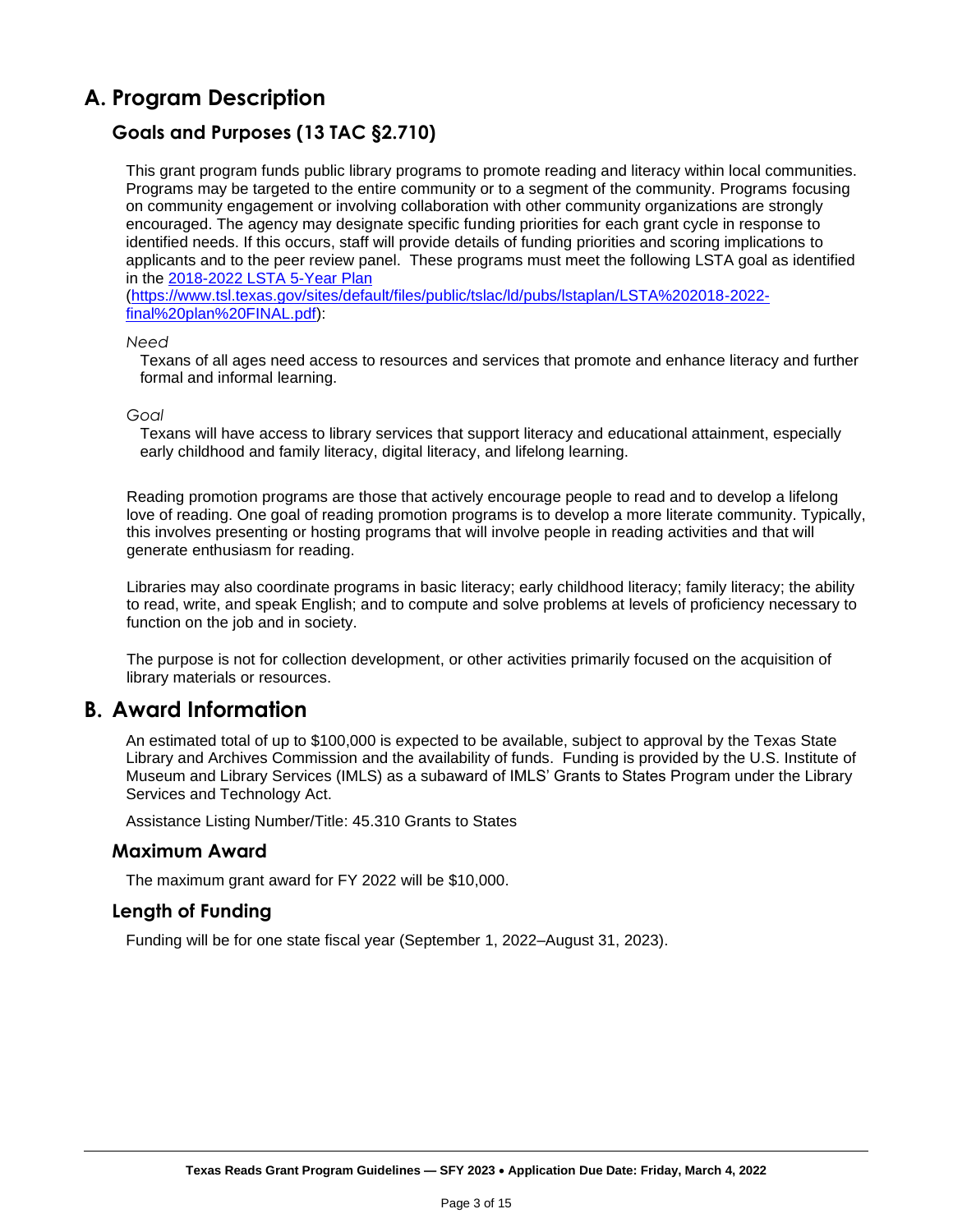# <span id="page-3-0"></span>**C. Eligibility Information**

Public libraries and local public library systems, through their governing authority (city, county, corporation, or district) are eligible to apply for grants. To receive a grant, applicants must be members of the Texas Library System for the fiscal year the grant contracts are issued. Libraries or library systems will not be awarded more than one Texas Reads grant in a single grant cycle. Libraries or library systems will not be awarded a grant in *two consecutive grant cycles* for the same, or nearly the same, project.

TSLAC has the discretion to determine if a previous subrecipient is requesting funding to support a project that replicates previously funded projects. Priority will be given to new projects or programs not previously funded by TSLAC.

There is no requirement for cost sharing, matching funds, or cost participation with this grant program.

## **Eligible Activities**

This grant program will fund costs such as materials, professional services (e.g. speakers' fees, temporary personnel), and other operating expenses needed to implement a reading or literacy program. Programs may include, but are not limited to, book talks; author visits; book clubs or discussion groups; *Día (El Día de los niños/El día de los libros; Born-to-Read* or *Every Child Ready to Read* programs*; One Book, One Community* programs; or programs to enhance summer reading club activities.

Projects must include programming designed to actively engage participants in reading activities. Except as provided in grant guidelines, competitive grants may fund costs for staff, equipment, capital expenditures, supplies, professional services, and other typical operating expenses, as permitted by 13 TAC §2.116 (Uniform Grants Management Standards). The grant may also cover indirect costs as permitted in 2 CFR 200.

The purpose of this grant is not for collection development or other activities primarily focused on the acquisition of library materials or resources outside of the proposed program, or digitization projects.

#### **Ineligible Activities**

Except as provided in grant guidelines, competitive grants may NOT fund the following costs:

- a) Capital expenditures related to the purchase of real property, buildings, or motor vehicles
- b) Capital expenditures related to the construction or expansion of facilities, including fixtures and services
- c) Capital expenditures related to renovation costs, including fixtures and services
- d) Food, beverages, or food delivery equipment or services
- e) Awards, honoraria, prizes, or gifts
- f) Equipment or technology not specifically associated with grant related services and programs.
- g) Transportation/travel for participants or library personnel
- h) Databases currently offered or similar to ones offered by the agency (i.e., a magazine index database may not be purchased if a comparable one is provided by the agency)
- i) Collection development purchases not specifically associated with grant related services and programs
- j) Advertising or public relations costs not specifically associated with grant related services and programs
- k) Performers or presenters whose purpose is to entertain rather than to educate
- l) Other expenses as excluded in the guidelines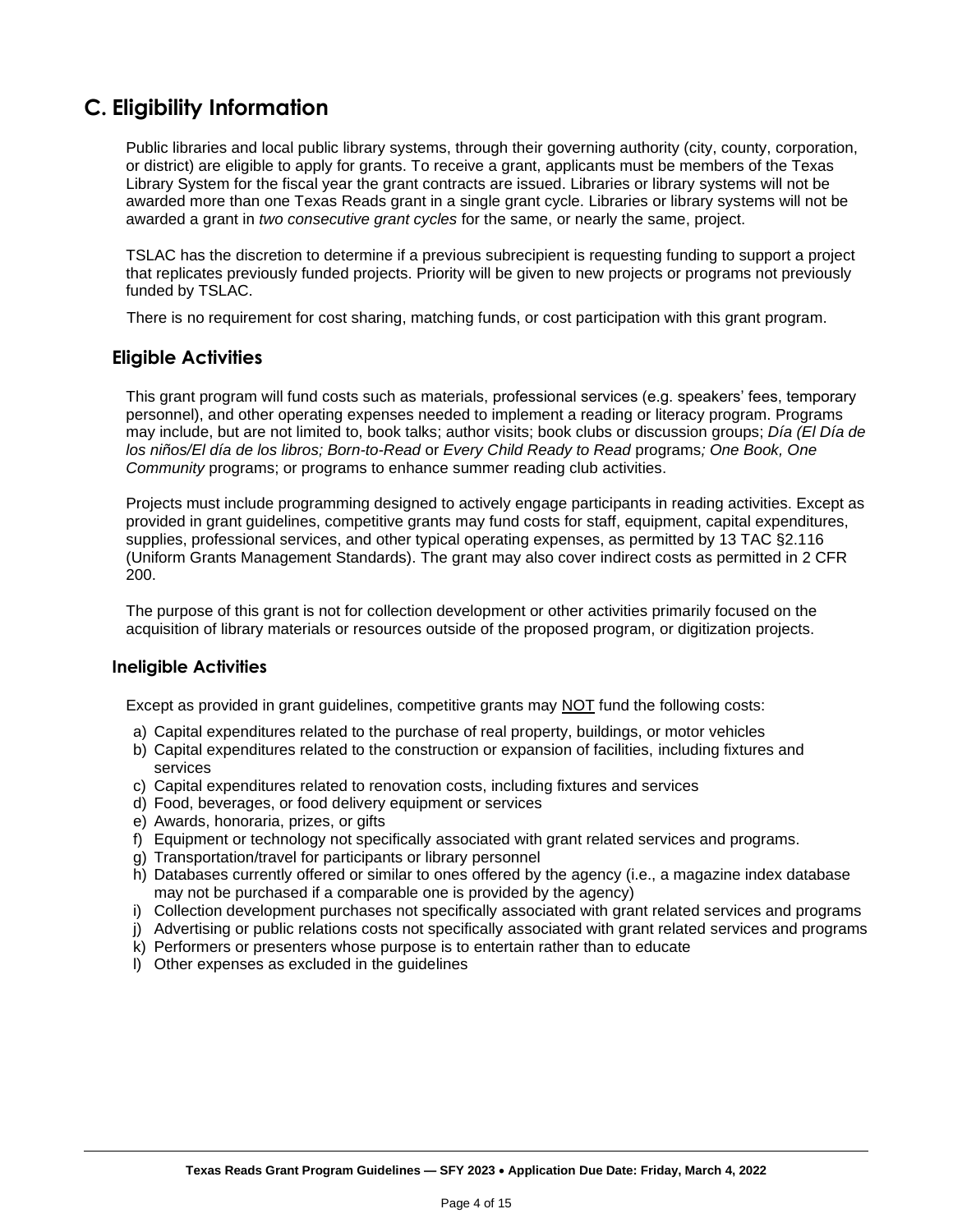# <span id="page-4-0"></span>**D. Application and Submission Information**

TSLAC strongly encourages potential applicants to review the TSLAC grants webpage [\(https://www.tsl.texas.gov/ldn/grants\)](https://www.tsl.texas.gov/ldn/grants) to learn more about the competitive grant programs and process.

#### Project Development and Draft Review

The Texas State Library and Archives Commission (TSLAC) recommends that applicants discuss their projects with TSLAC staff before developing a proposal. TSLAC consultants are available to help throughout application development and in determining the best grant program for your project. For more information, contact Bethany Wilson via e-mail at [grants@tsl.texas.gov.](grants@tsl.texas.gov)

TSLAC also strongly encourages applicants to submit a draft of the proposal to TSLAC for review. TSLAC has created a Microsoft® Word® grant application template, available on the TSLAC website at <https://www.tsl.texas.gov/ldn/grants/programs> for applicants to use in preparing a draft which can then be used to populate the online application. Please note that the online application will not accept tables, charts, or images.

To allow adequate time to review the draft proposal, submit the draft via e-mail to [grants@tsl.texas.gov,](mailto:grants@tsl.texas.gov) with the subject line "2023 Draft Proposal," **by Friday, February 11, 2022.**

## **Grant Management System (GMS) Access**

TSLAC uses a grant management system or GMS that enables applicants to apply for grants electronically through a web portal at https://grants.tsl.texas.gov. Applications and required documents must be submitted in GMS by the due date to be eligible for consideration. To submit your application online, you must have an active GMS account. To create or activate an account, please have your library director submit a completed GMS Import Template [\(https://www.tsl.texas.gov/ldn/grants/forms-tools\)](https://www.tsl.texas.gov/ldn/grants/forms-tools) to [grants@tsl.texas.gov.](file:///C:/Users/emccormick/AppData/Local/Microsoft/Windows/INetCache/Content.Outlook/X485HRKX/grants@tsl.texas.gov) The e-mail should reference "GMS Access" in the subject line. TSLAC staff will review the request and grant appropriate access.

If needed because of difficulty using the Internet or other accessibility reasons, potential applicants may request paper copies of materials from Bethany Wilson, TSLAC Grants Administrator, via e-mail at [grants@tsl.texas.gov.](grants@tsl.texas.gov)

## **Application Components**

The grant application consists of the following components to be submitted in GMS (unless noted):

- 1. Application certification form (print, sign, and upload)
- 2. Program narrative and budget
- 3. Children's Internet Protection Act (CIPA) certification form (print, sign, and upload)
- 4. Letters of cooperation (if applicable) If the project is collaborative in nature, letters of cooperation indicating commitment of time, funds, volunteers, or other resources must be submitted from all participating organizations. Letters should be addressed to Bethany Wilson, Grants Administrator, TSLAC, P. O. Box 12927, Austin, Texas 78711-2927. Applicants are encouraged to upload letters in GMS.
- 5. Letters of support (optional) A maximum of three (3) letters of general support may also be submitted. Letters should be addressed to Bethany Wilson, Grants Administrator, TSLAC, P. O. Box 12927, Austin, Texas 78711-2927. Applicants are encouraged to upload letters in GMS.

#### **Other requirements**

Before submitting an application, applicant organizations must have a current and active federal Unique Entity ID (UEI). The federal government uses a unique identifier for each entity (company, non-profit, organization, etc.) that does business with the federal government. For more than two decades, Dun & Bradstreet's Data Universal Numbering System (DUNS) has served as the unique entity ID. On April 4,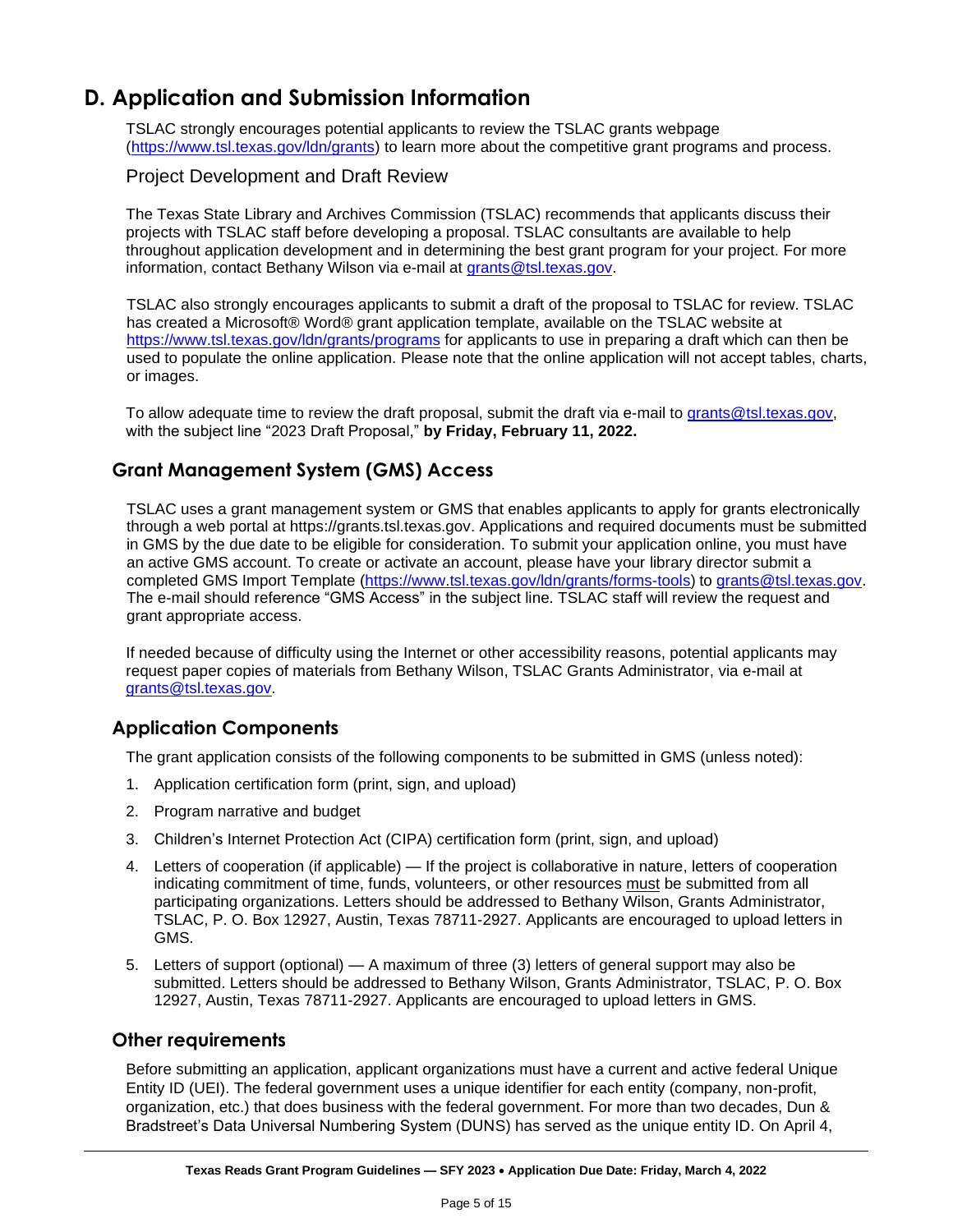2022, the federal government will complete the transition to a new UEI issued within the System for Award Management (SAM). At that time, the DUNS number will no longer be an accepted UEI.

If you are currently registered in SAM.gov, you've already been assigned a SAM Unique Entity ID. It's viewable on your entity registration record in SAM.gov. If you have never registered at SAM.gov or have never applied for a grant with TSLAC or other state or federal agency, you will need to initiate the process of obtaining a SAM UEI at SAM.gov.

After the grant application closes for submissions on March 4, 2022, TSLAC will send a survey link to all applicants to collect SAM UEI information to update your record in the TSLAC Grants Management System (GMS).

To get started registering your entity, to renew your registration, or for more information, visit [SAM.gov](https://sam.gov/content/home) or to refer to the *[Quick Start Guide for Getting a Unique Entity ID](https://www.msac.org/media/570/download?inline)*, published by the US General Services Administration (GSA).

## **Who can submit the online application?**

Any individual authorized to use GMS and having the correct security role will be able to submit the application in GMS. Applicants will still be required to submit the signed application certification in GMS. The application certification must be signed by an individual authorized to enter into contracts with the State of Texas (e.g., county judge, city manager, etc.).

#### **Deadline and Submission**

Completed applications and *all* required documents must be submitted in GMS **by 11:59 p.m. Central Time, Friday, March 4, 2022.** *Please be advised that technical support will not be available after 5 p.m., Friday, February 11, 2022.*

If you are unable to submit your application and/or required documentation via GMS, you may submit documents via mail, e-mail, or fax. Please send to the attention of: **2023 Grants, Library Development & Networking Division,** via e-mail to grants@tsl.texas.gov, fax at 512-936-2306, or mail to Library Development & Networking Division, TSLAC, P. O. Box 12927, Austin, TX 78711, (TSLAC street address: 1201 Brazos, Austin, TX 78701).

**Late submissions may be considered for review on a case-by-case basis following the TSLAC protest procedures as outlined in Section F (13 TAC §2.55) and decision by the Director and Librarian.**

#### **Program Timeline**

| January 2022             | Guidelines released                                                     |
|--------------------------|-------------------------------------------------------------------------|
| <b>February 11, 2022</b> | Draft proposals due to TSLAC for review (recommended, but not required) |
| March 4, 2022            | Applications and required forms due in GMS                              |
| March-May 2022           | Application packets evaluated by Grant Review Panel                     |
| <b>June 2022</b>         | Applicants notified of Grant Review Panel recommendations               |
| August 2022              | Commission meets and approves projects; Contracts issued                |
| September 1, 2022        | Projects begin                                                          |
| <b>August 31, 2023</b>   | Projects end                                                            |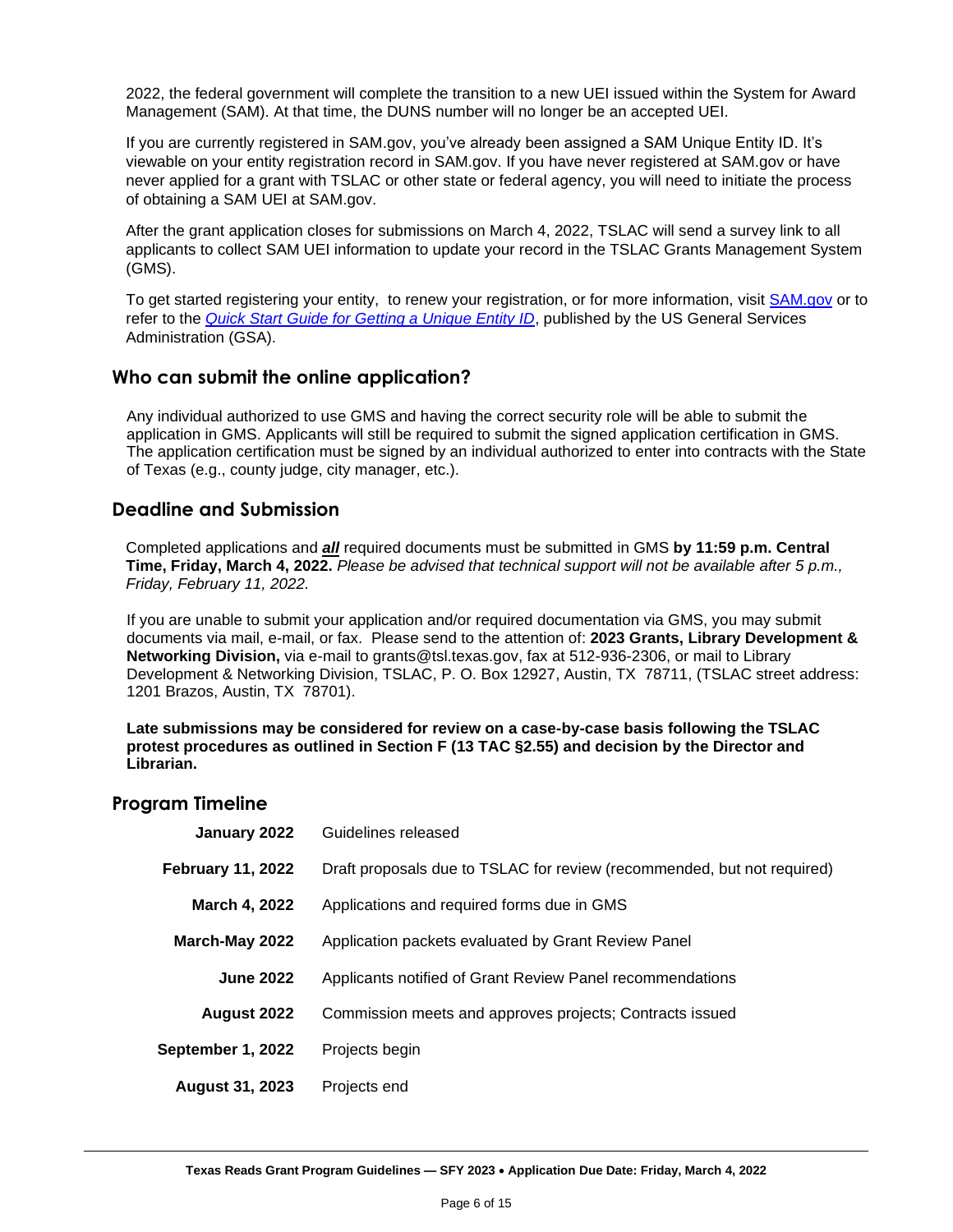# <span id="page-6-0"></span>**E. Application Review Information**

## **Criteria for Award**

This grant program is competitive. The Texas Reads Grant Review Panel will score proposals on the six criteria listed below (13 TAC §2.712). The maximum number of points for each category is listed.

Additional points will be awarded to applicants who meet the following criteria:

- Applicant library will receive 5 points if they serve a community with a population of 30,000 or less.
- Applicant library will receive 5 points if they have not received a TSLAC grant in the past 5 years.

These points are cumulative. Libraries will be awarded points for each criteria they meet.

#### **The detailed scoring rubric that will be used by the Texas Reads Grant Review Panel is provided on the following pages.**

#### **1. Needs Assessment (20 points)**

Describe why the program is needed in the community. Address the program goals and audience. Describe the greater community to be served using demographic statistics, library records, or surveys to support these statements.

#### **2. Program Purpose (20 points)**

Describe the program goals, audience, intended outcomes, and relationship to the library long-range plan or goals. Include one or more of the Texas Reads Grant Program outcomes as well as any additional outcomes specific to your program.

Texas Reads outcomes:

- Participants read more.
- Participants enjoy reading.
- Participants have more confidence in their reading ability.
- Participants incorporate attitudes and/or behaviors into their lives that are associated with increased family reading skills.
- Participants report increased participation in adult education classes at the library and/or partner agency (e.g. ESL, literacy, GED classes, and tutoring)
- Participants report increased participation in children's literacy programs at the library and/or at the partner agency (e.g. story time, summer reading club, storytelling)

*Note:* Points are not awarded based on the number of Texas Reads Grant Program outcomes selected; use only those that apply to your program.

#### **3. Program Design (20 points)**

Provide a detailed description of the program and its activities. Describe any collaboration planned with other community organizations. Thoroughly describe services, programs, and activities.

#### **4. Timetable (10 points)**

Provide a timetable of program activities.

#### **5. Evaluation (10 points)**

Describe how the anticipated outcomes will be measured. Set achievable, measurable outcomes and present a reasonable method to collect data. Present a method to count users of the services as well as measure the effectiveness of the service. Funded programs will be required to use outcomes-based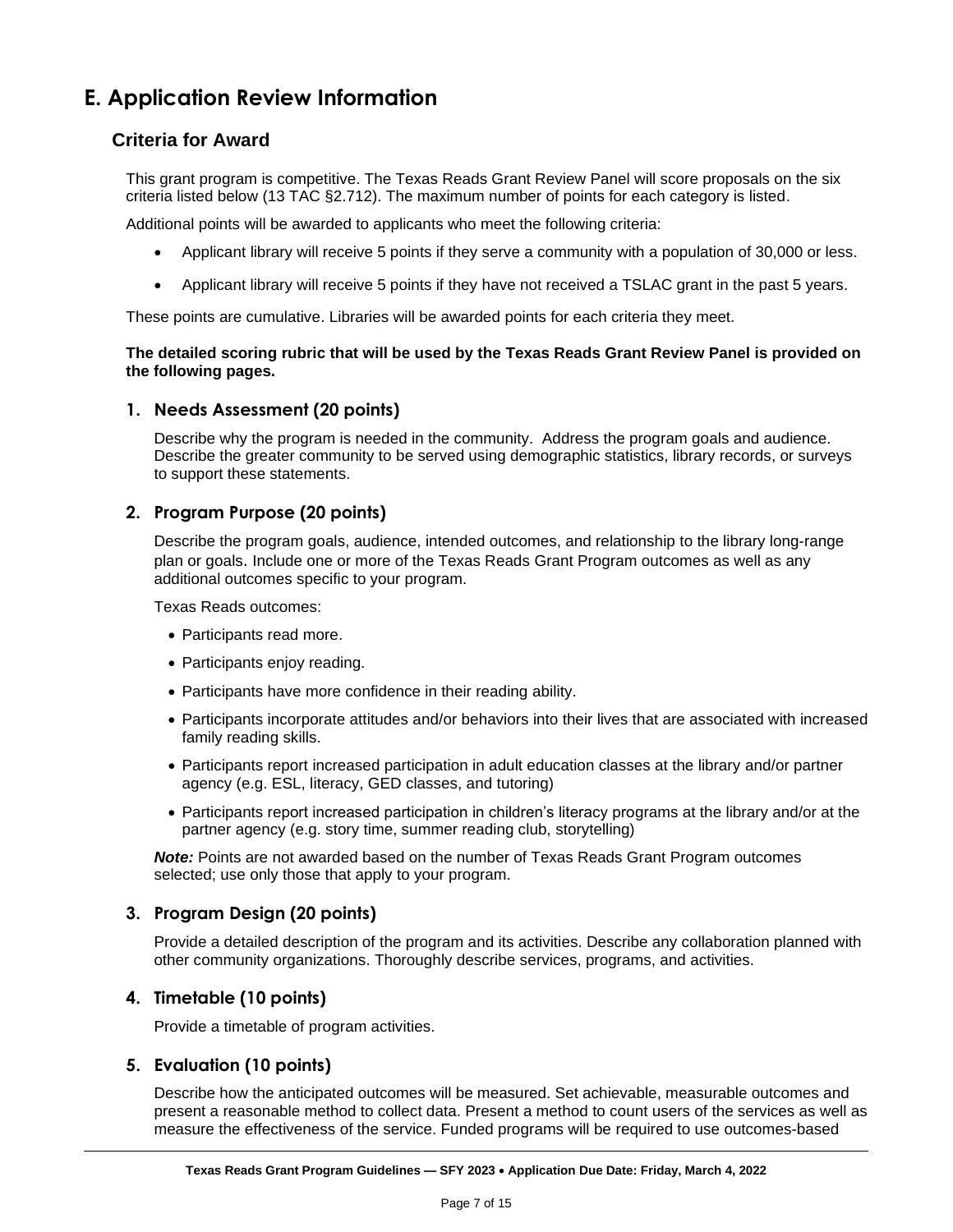evaluation methods and submit a completed IMLS Outcomes Logic Model template, which is downloadable from the application screen in the online application system (GMS). Funded programs will also be required to evaluate their programs in accordance with Legislative Budget Board (LBB) measures.

## **6. Budget (20 points)**

Provide a detailed budget and justify budgeted costs. There is no requirement for cost sharing, matching funds, or cost participation with this grant program.

## **Peer Review (13 TAC §2.113)**

- (a) The commission may use peer review panels to evaluate applications in competitive grant programs.
- (b) The director and librarian may select professionals, citizens, community leaders, and agency and library staff to evaluate grant applications. Peer reviewers must have appropriate training or service on citizen boards in an oversight capacity and may not evaluate grant applications in which there is, or is a possible appearance of, a conflict of interest.
- (c) The agency staff will distribute selected applications to reviewers and will provide written instructions or training for peer reviewers. Reviewers must complete any training prior to reviewing applications.
- (d) The reviewers score each application according to the review criteria and requirements stated in the grant guidelines.
- (e) Each peer review evaluation of an application for competitive grants shall be appropriately documented by the peer reviewer conducting the evaluation. The documentation shall include the scores assigned by the peer reviewer. The peer reviewer may also include comments that may be shared with the applicant.
- (f) To be eligible for review, each application must be submitted by the specified deadline with all required components and all necessary authorization signatures.

# **Funding Decisions (13 TAC §2.114)**

- (a) The agency staff will submit a recommended priority-ranked list of applicants for possible funding. Final approval of a grant award is solely at the determination of the Texas State Library and Archives Commission.
- (b) Applications for grant funding will be evaluated only upon the information provided in the written application.
- (c) The agency staff may negotiate with selected applicants to determine the terms of the award. To receive an award, the applicant must accept any additional or special terms and conditions listed in the grant contract and any changes in the grant application.
- (d) The agency staff will notify unsuccessful applicants in writing.

# **Awarding of Grants (13 TAC §2.115)**

The commission has the right to reject applications or cancel or modify a grant solicitation at any point before a contract is signed. The award of any grant is subject to the availability of funds.

# **TSLAC Staff Responsibility (13 TAC §2.117)**

The Texas State Library and Archives Commission (TSLAC) staff will review each application packet for the following:

- Legal eligibility of the institution to participate in this grant program and appropriate authorizing signature
- Conformance to the federal and state regulations pertaining to grants
- Inclusion of unallowable costs
- Errors in arithmetic or cost calculations
- Submission of all required forms
- Compliance with submission procedures and deadlines
- Relevance and appropriateness of the project design and activities to the purpose of the grant program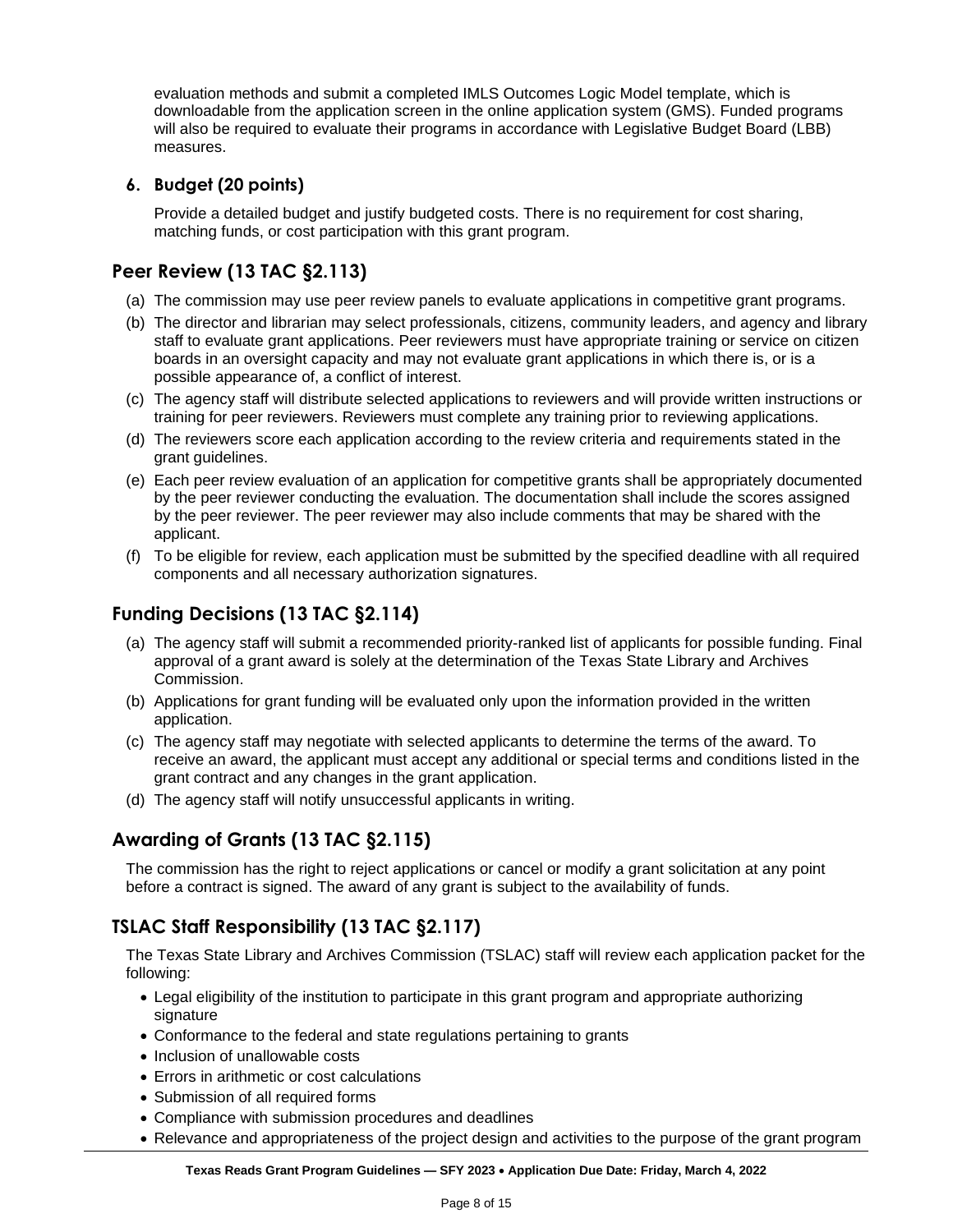Agency staff will raise issues and questions regarding the needs, methods, staffing, and costs of the applications. Staff will also raise concerns regarding the relevance and appropriateness of the project design and activities to the purpose of the grant program. Staff comments will be sent to the grant review panel with the applications for consideration by the panel.

Applicants will be sent a copy of the staff comments to give applicants an opportunity to respond in writing. Applicants may not modify the grant proposal in any way; however, applicants' responses to staff will be distributed to the panel.

Applications with significant errors, omissions, or eligibility issues will not be rated. Applications in which the project design and activities are not relevant and appropriate to the purpose of the grant program will be ineligible.

Agency staff will be available to offer technical assistance to reviewers.

## **Grant Review Panel Responsibility (13 TAC §2.117)**

Applications will be scored using the following process:

- (1) The peer reviewers will review all complete and eligible grant applications forwarded to them by agency staff and complete a rating form for each. Each reviewer will evaluate the proposal in relation to the specific requirements of the criteria and will assign a value, depending on the points assigned to each criterion.
- (2) No reviewer who is associated with an applicant or with an application, or who stands to benefit directly from an application, will evaluate that application. Any reviewer who feels unable to evaluate a particular application fairly may choose not to review that application.
- (3) Reviewers will consider and assess the strengths and weaknesses of any proposed project only on the basis of the documents submitted. Considerations of geographical distribution, demographics, type of library, or personality will not influence the assessment of a proposal by the review panel. The panel members must make their own, individual, decisions regarding the applications. The panel may discuss applications. The panel's recommendations will be compiled from the individual assessments, not as the result of a collective decision or vote.
- (4) Reviewers may not discuss proposals with any applicant before the proposals are reviewed. Agency staff is available to provide technical assistance to reviewers. Agency staff will conduct all negotiations and communications with the applicants.
- (5) Reviewers may recommend setting conditions for funding a given application or group of applications (e.g., adjusting the project budget, revising project objectives, modifying the timetable, amending the evaluation methodology, etc.). The recommendation must include a statement of the reasons for setting such conditions. Reviewers who are ineligible to evaluate a given proposal will not participate in the discussion of funding conditions.
- (6) Reviewers will submit their evaluation forms to the agency. In order to be counted, the forms must arrive before the specified due date.

# **Decision Making Process (13 TAC §2.118)**

To be considered eligible for funding by the commission, any application must receive a minimum adjusted mean score of more than 60 percent of the maximum points available. To reduce the impact of scores that are exceedingly high or low, or otherwise outside the range of scores from other reviewers, agency staff will tabulate the panel's work using calculations such as an adjusted mean score.

- (1) Applications will be ranked in priority order by score for consideration by the commission.
- (2) If insufficient funds remain to fully fund the next application, the staff will negotiate a reduced grant with the next ranked applicant.
- (3) If the panel recommends funding an application that, for legal, fiscal, or other reasons, is unacceptable to the staff, a contrary recommendation will be made. The applicant will be informed of this situation prior to presentation to the commission and may negotiate a revision to the application. A positive recommendation to the commission will be contingent upon successfully completing these negotiations prior to the commission meeting.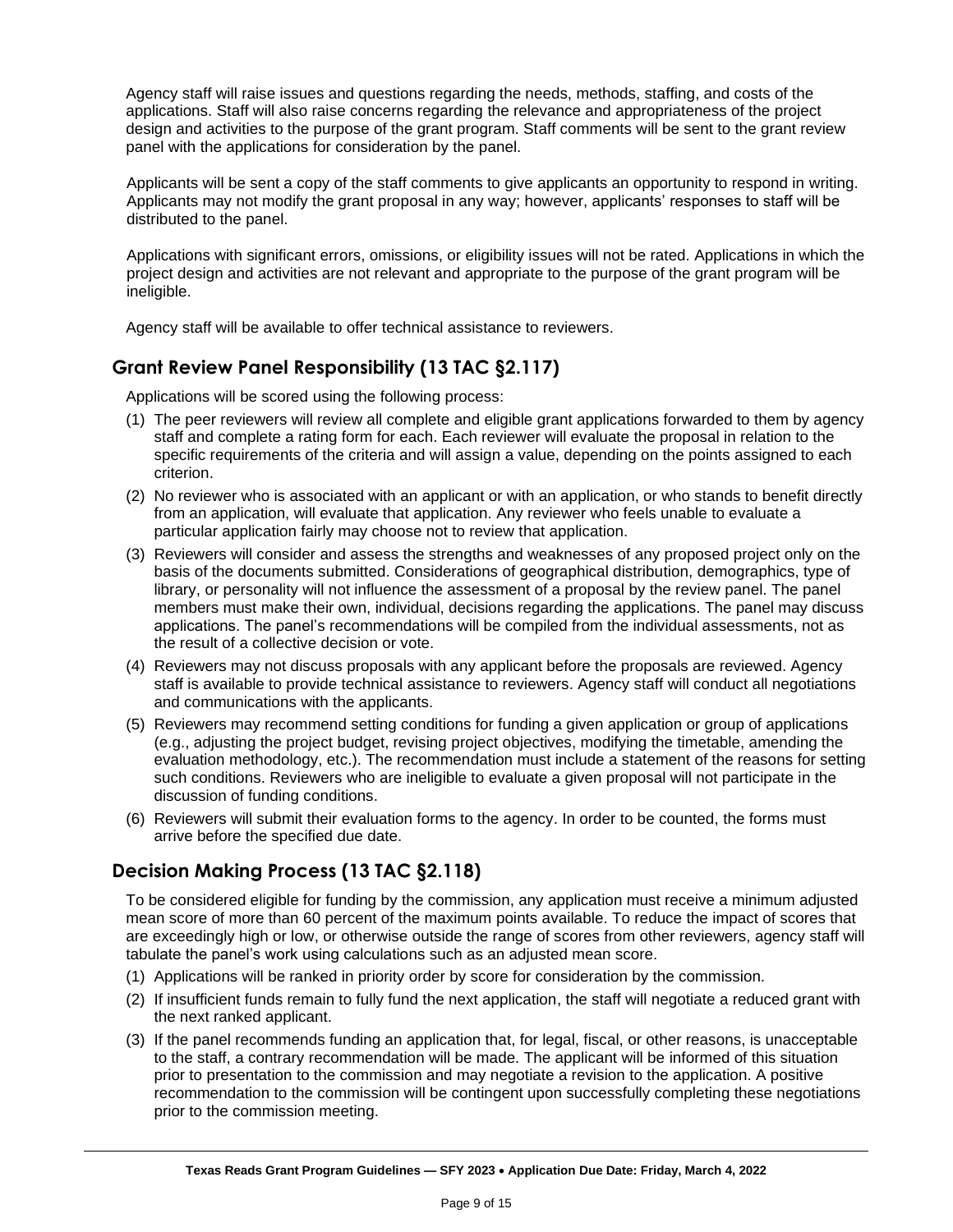(4) If the panel is unable to produce a set of recommendations for funding, the agency staff will use the same evaluation procedures to develop recommendations to the commission.

# **Multiple Applications (13 TAC §2.119)**

Applicants for competitive grants may submit more than one grant application for different projects, in different grant programs. Applicants may not submit the same, or nearly the same, application in more than one grant category. Applicants may submit more than one grant application for a grant program if the grant program has specified categories for application and the proposals submitted are not the same, or nearly the same, project.

## **Scoring Rubric**

#### **Project Scoring Total in Six Areas: 100 points**

Relevance and appropriateness of the project design and activities to the goals and purpose of the Texas Reads grant program will be considered in the scoring of all criteria. Members of the Texas Reads Grant Review Panel may score each criterion as follows:

**0-1 points:** Project does not meet the goals and purposes of the Texas Reads grant program. **2-3 points:** Project partially meets the goals and purposes of the Texas Reads grant program. **4-5 points:** Project is a clear fit for the goals and purposes of the Texas Reads grant program.

#### **1. Abstract**

- Overview and summary of project
- Concise (1,000 characters)
- Includes: who, what, where, when, why, for whom

#### **2. Needs Assessment (Points: Raw score = 5 max, weight = 4; Final score = 20 max)**

Describe why the program is needed in the community. Address the program goals and audience. Describe the greater community to be served using demographic statistics, library records, or surveys to support these statements.

| 0-1 points                                                                                                                                                                                                                                                                                                                | 2-3 points                                                                                                                                                                                                                                                                                                     | 4-5 points                                                                                                                                                                                                                                                                                                                   |
|---------------------------------------------------------------------------------------------------------------------------------------------------------------------------------------------------------------------------------------------------------------------------------------------------------------------------|----------------------------------------------------------------------------------------------------------------------------------------------------------------------------------------------------------------------------------------------------------------------------------------------------------------|------------------------------------------------------------------------------------------------------------------------------------------------------------------------------------------------------------------------------------------------------------------------------------------------------------------------------|
| • Provides no evidence of need<br>for program in community.<br>• Program goals and audience are<br>not defined.<br>• Does not describe needs<br>assessment process and/or how<br>need was determined (i.e., no<br>description of community served,<br>demographic statistics, library<br>records or evidence or surveys). | • Provides partial/some<br>evidence of need for program<br>in community.<br>• Program goals and audience<br>are defined but show little to<br>no connection to description<br>of community need.<br>• Needs assessment process<br>seems vague and<br>incompletely describes how<br>stated need was determined. | • Provides clear and convincing<br>evidence of need for program<br>in community.<br>• Program goals and audience<br>are clearly connected to<br>description of community<br>need.<br>• Clearly describes needs<br>assessment process including<br>how stated need was<br>determined (e.g., statistics,<br>records, surveys). |

#### **3. Program Purpose (Points: Raw score = 5 max, weight = 4; Final score = 20 max)**

Describe the program goals, audience, intended outcomes, and relationship to the library long-range plan or goals. Include one or more of the Texas Reads Grant Program outcomes (see p. 5) as well as any additional outcomes specific to your program.

| 0-1 points                       | 2-3 points                   | 4-5 points                  |
|----------------------------------|------------------------------|-----------------------------|
| • Program goals are not defined. | • Program goals are defined. | • Program goals are clearly |
| • Audience is not defined.       | • Audience is defined.       | defined and related to      |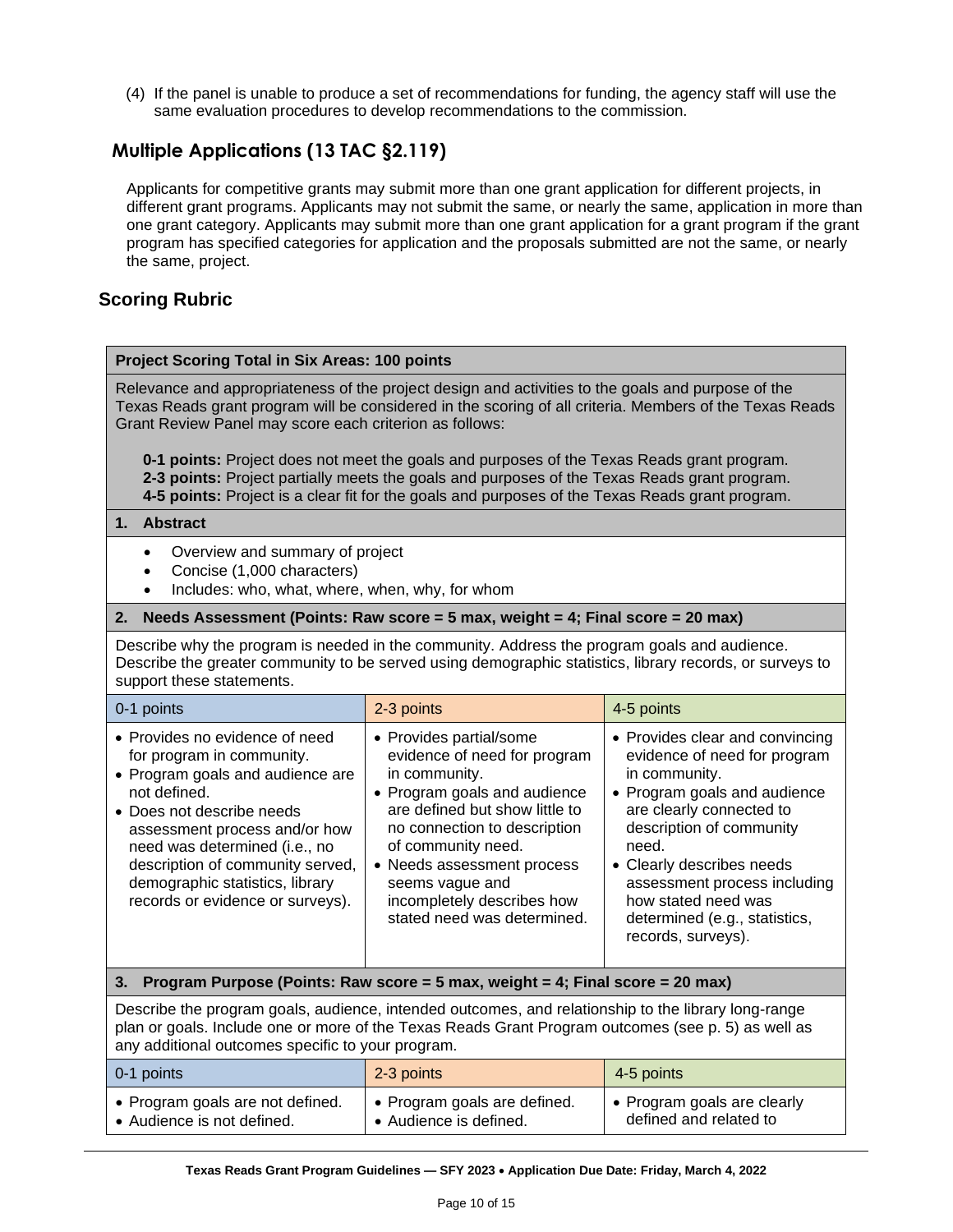| • Applicant has not identified one<br>or more of the Texas Reads<br>Grant Program Outcomes or any<br>other outcomes specific to the<br>proposed project.<br>• Relationship to library long-<br>range plan or goals not defined. | • Applicant has included one or<br>more of the Texas Reads<br><b>Grant Program Outcomes</b><br>and, if necessary, other<br>outcomes specific to the<br>proposed project. | community needs described in<br>Needs Assessment.<br>• Audience is clearly defined<br>and related to community<br>needs described in Needs<br>Assessment.                                                                                                                                                                                                                                                                                                                                                     |
|---------------------------------------------------------------------------------------------------------------------------------------------------------------------------------------------------------------------------------|--------------------------------------------------------------------------------------------------------------------------------------------------------------------------|---------------------------------------------------------------------------------------------------------------------------------------------------------------------------------------------------------------------------------------------------------------------------------------------------------------------------------------------------------------------------------------------------------------------------------------------------------------------------------------------------------------|
| • Project purpose is unclear.                                                                                                                                                                                                   | • Relationship to library long-<br>range plan or goals is<br>defined.<br>• Project purpose is defined<br>and direction and some<br>relationship to community<br>needs.   | • Applicant has included one or<br>more of the Texas Reads<br><b>Grant Programs Outcomes</b><br>and, if necessary, other<br>outcomes specific to the<br>proposed project and they<br>clearly tie to the purpose<br>being described and to the<br>community needs addressed<br>in Needs Assessment.<br>• Program explicitly ties to the<br>library long-range plans or<br>goals.<br>• Project purpose is clearly<br>defined and is strongly related<br>to community needs<br>described in Needs<br>Assessment. |

#### **4. Program Design (Points: Raw score = 5 max, weight = 4; Final score = 20 max)**

Provide a detailed description of the program and its activities. Describe any collaboration planned with other community organizations. Thoroughly describe services, programs, and activities.

| 0-1 points                                                                                                                                                                                                                         | 2-3 points                                                                                                                                                                                                                                  | 4-5 points                                                                                                                                                                                                                                                                                                                                                                                                                                               |  |
|------------------------------------------------------------------------------------------------------------------------------------------------------------------------------------------------------------------------------------|---------------------------------------------------------------------------------------------------------------------------------------------------------------------------------------------------------------------------------------------|----------------------------------------------------------------------------------------------------------------------------------------------------------------------------------------------------------------------------------------------------------------------------------------------------------------------------------------------------------------------------------------------------------------------------------------------------------|--|
| • Proposed program, activities and<br>services lack definition and are<br>unclear.<br>• Issue of collaboration not<br>addressed.<br>• Project appears to lack direction<br>and planning and does not relate<br>to described needs. | • Proposed program, activities<br>and services are defined.<br>• Issue of collaboration<br>mentioned. If not a<br>collaborative project, so<br>stated.<br>• Project has direction and<br>some relationship to<br>described community needs. | • Proposed program, activities<br>and services are clearly<br>described from start to finish,<br>including timelines, locations,<br>and resources required.<br>Collaboration and potential<br>partners identified, justified,<br>and clearly addressed; if not a<br>collaborative project, so<br>stated.<br>• Program shows evidence of<br>clear direction and planning<br>and strong relationship to<br>described community needs<br>and library goals. |  |
| 5.<br>Timetable (Points: Raw score = 5 max, weight = 2; Final score = 10 max)                                                                                                                                                      |                                                                                                                                                                                                                                             |                                                                                                                                                                                                                                                                                                                                                                                                                                                          |  |
| Provide a timetable of program activities.                                                                                                                                                                                         |                                                                                                                                                                                                                                             |                                                                                                                                                                                                                                                                                                                                                                                                                                                          |  |
| 0-1 points                                                                                                                                                                                                                         | 2-3 points                                                                                                                                                                                                                                  | 4-5 points                                                                                                                                                                                                                                                                                                                                                                                                                                               |  |
| • Timetable is missing or<br>incomplete (i.e., does not include<br>a list of actions with specific<br>target dates for completion).                                                                                                | • Timetable exists but is not<br>clearly relevant to achieving<br>the project goals.<br>• Timetable seems                                                                                                                                   | $\bullet$ Timetable includes a list of<br>actions with specific target<br>dates, preferably broken down<br>by month, and is clearly                                                                                                                                                                                                                                                                                                                      |  |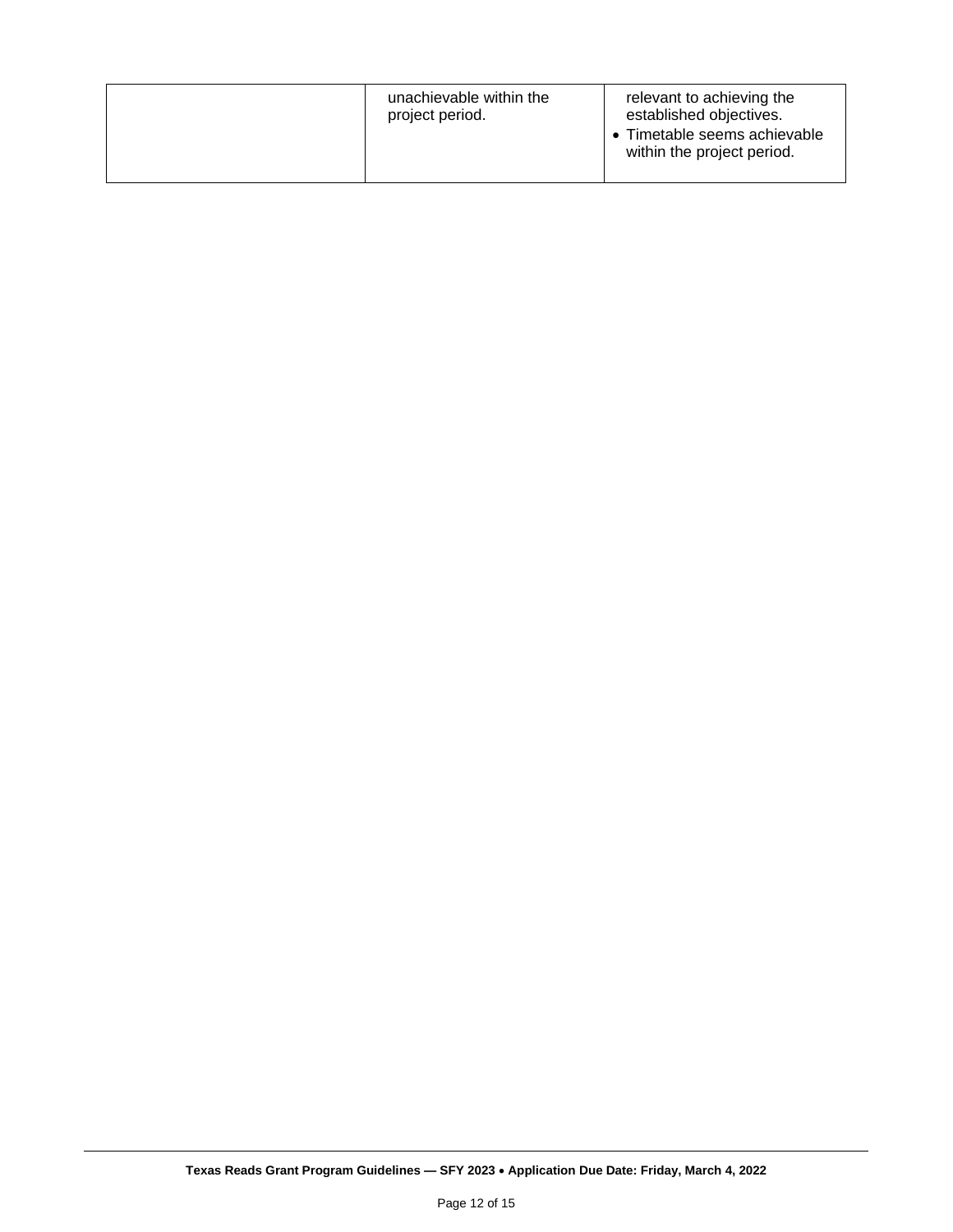#### **6. Evaluation (Points: Raw score = 5 max, weight = 2; Final score = 10 max)**

Applicants set achievable, measurable outcomes, and present a reasonable method to collect data. Applicants present a method to count users of the services, as well as measure the effectiveness of the service.

**Note:** Some projects lend themselves to outcomes-based evaluation (OBE) better than others. TSLAC strongly encourages the use of OBE, but we do not require it for proposals, and points should not be deducted from strong evaluation plans that use outputs instead of outcomes when it is reasonable not to employ OBE.

| 0-1 points                                                                                                                                                                                                                       | 2-3 points                                                                                                                                                                                                                            | 4-5 points                                                                                                                                                                                                      |
|----------------------------------------------------------------------------------------------------------------------------------------------------------------------------------------------------------------------------------|---------------------------------------------------------------------------------------------------------------------------------------------------------------------------------------------------------------------------------------|-----------------------------------------------------------------------------------------------------------------------------------------------------------------------------------------------------------------|
| • Does not set outcomes for the<br>program.<br>• Does not describe how<br>anticipated outcomes will be<br>measures.                                                                                                              | • Sets anticipated outcomes for<br>the program but they do not<br>clearly relate to project.<br>• Some description of how<br>anticipated outcomes will be<br>measured.                                                                | • Clearly describes anticipated<br>outcomes that relate to the<br>project.<br>• Clearly describes how the<br>anticipated outcomes will be<br>measured.                                                          |
| • Does not set achievable or<br>measurable outcomes.<br>• Does not present a method to<br>collect data.<br>• Does not provide information on<br>how users of service will be<br>counted or its<br>impact/effectiveness on users. | • Method to collect data<br>provided but is not clear.<br>• Provides some information on<br>how users of service will be<br>counted or its<br>impact/effectiveness on<br>users, but it does not seem to<br>relate clearly to project. | • Method to collect data is<br>provided that clearly relates to<br>project.<br>• Provides a clear and well-<br>planned method to count<br>users of service and impact/<br>effectiveness of service<br>provided. |

#### **7. Budget (Points: Raw score = 5 max, weight = 4; Final score = 20 max)**

#### Provide a detailed budget and justify budgeted costs.

| 0-1 points                                                                                                                                                                                                                                                                                                  | 2-3 points                                                                                                                                                                                                                                                                                                                     | 4-5 points                                                                                                                                                                                                                                                                                 |  |
|-------------------------------------------------------------------------------------------------------------------------------------------------------------------------------------------------------------------------------------------------------------------------------------------------------------|--------------------------------------------------------------------------------------------------------------------------------------------------------------------------------------------------------------------------------------------------------------------------------------------------------------------------------|--------------------------------------------------------------------------------------------------------------------------------------------------------------------------------------------------------------------------------------------------------------------------------------------|--|
| • Budget table is incomplete.<br>• Provides no narrative description<br>(justification), beyond the budget<br>column, of how funds will be<br>spent.                                                                                                                                                        | • Budget table is complete.<br>• Budget narrative description<br>exists but does not clearly<br>relate to the project and<br>sources for costs are not<br>stated.<br>• Items listed in the budget<br>description do not match<br>those in the budget form.<br>• Costs do not seem<br>reasonable and description is<br>unclear. | • Budget table is complete and<br>clearly describes how the<br>dollars will be used for the<br>project.<br>• Clearly identifies source of<br>stated costs and justification<br>for their reasonableness.<br>• Items listed in the budget<br>description match those in the<br>budget form. |  |
| 8. Extra Points - Up to 15 Extra Points                                                                                                                                                                                                                                                                     |                                                                                                                                                                                                                                                                                                                                |                                                                                                                                                                                                                                                                                            |  |
| 5 points: Awarded if project is a new program (less than two years in operation) for the applicant library.<br>5 points: Awarded if applicant library serves a community with a population of 30,000 or less.<br>5 points: Awarded if applicant library has not received a TSLAC grant in the past 5 years. |                                                                                                                                                                                                                                                                                                                                |                                                                                                                                                                                                                                                                                            |  |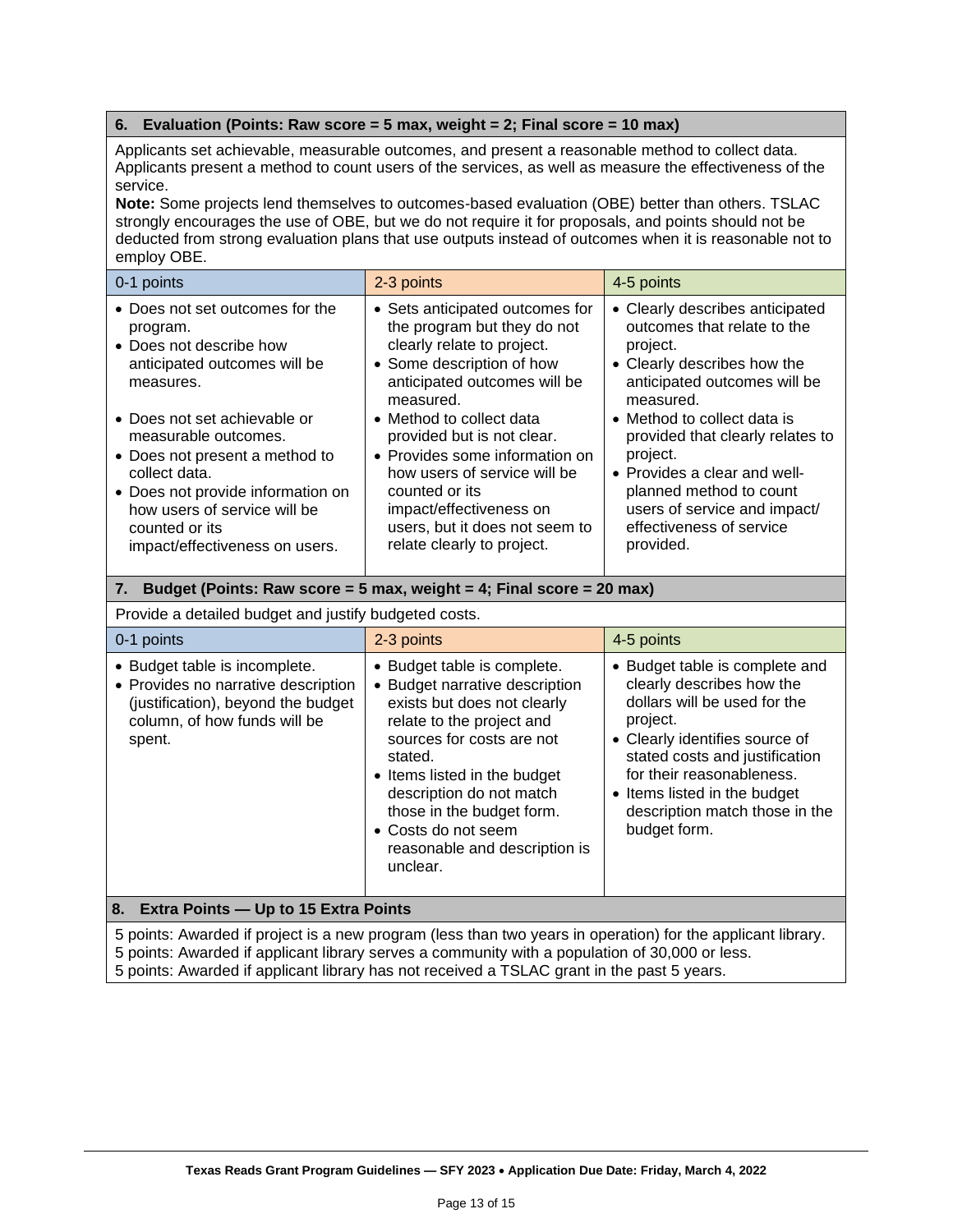# <span id="page-13-0"></span>**F. Award Administration Information**

## **Notice of Award**

Applicants will be notified of the grant review panel's recommendations via e-mail. The notification will include the applicant rankings, panel recommendation, panel comments and scores relevant to respective applications, and protest procedures, which are also included in this notice.

The panel recommendations will be submitted to the Texas State Library and Archives Commission at its August meeting for consideration and approval. Once the awards have been approved, successful applicants will receive instructions on how to proceed and mandatory training required for all TSLAC competitive grant recipients.

## **Protest Procedure — Texas State Library and Archives Commission, 13 TAC §2.55**

- (a) An aggrieved person who is not satisfied with a decision, procedure, or service received from the staff of the Texas State Library and Archives Commission or who is an actual or prospective bidder, grantee, or contractor aggrieved in connection with a solicitation, evaluation, or award may file a protest with the Director and Librarian in accordance with this rule.
- (b) A protest must be submitted to the Director and Librarian within 21 days after the person knows or should have known of the matter which is protested. The Director and Librarian has the discretion to allow a protest filed after 21 days if the protestant shows good cause for the late filing or if the protest raises an issue significant to the general policies and procedures of the commission.
- (c) The protestant shall mail or deliver a copy of the protest to all interested persons. The Director and Librarian will furnish a list of interested persons to a protestant. For protests of a competitive selection (bid, contract, or grant), interested persons shall include all persons who have submitted a bid, proposal, or application.
- (d) A protest must be in writing and identified as a protest under this section, and contain the following:
	- (1) A description of the protestant's interest in the matter
	- (2) The issue(s) to be resolved and remedy(s) requested
	- (3) The protestant's argument supporting the protest, including a statement of relevant facts and applicable law, specifying the statutes, rules, or other legal authority alleged to have been violated
	- (4) The protestant's affirmation that facts set forth in the protest are true
	- (5) A certification that a copy of the protest has been mailed or delivered to all interested persons
- (e) Upon receipt of a protest conforming to the requirements of this section, the commission shall not proceed with the solicitation, award, or contract until the protest is resolved, unless the Director and Librarian makes a written determination that delay would harm the substantial interests of the state.
- (f) The Director and Librarian has the authority to decide, settle, or resolve the protest and will make a written determination. The Director and Librarian may solicit written responses to the protest from other parties. The Director and Librarian shall inform the protesting party and other interested parties by letter of his determination, and how to appeal the determination to the commission.
- (g) An interested party may appeal the determination of the Director and Librarian. An appeal must be in writing and conform to paragraphs (1) - (3) of this subsection:
	- (1) The appeal must be received in the office of the Director and Librarian no later than 15 days after the date the determination is mailed to interested parties;
	- (2) A copy of the appeal must be mailed or delivered by the appealing party to all interested parties and contain a certification of mailing or delivery;
	- (3) The appealing party must state whether or not an opportunity is requested to make an oral presentation to the commission in open meeting.
- (h) The Director and Librarian shall refer the matter to the commission for their consideration at an open meeting.